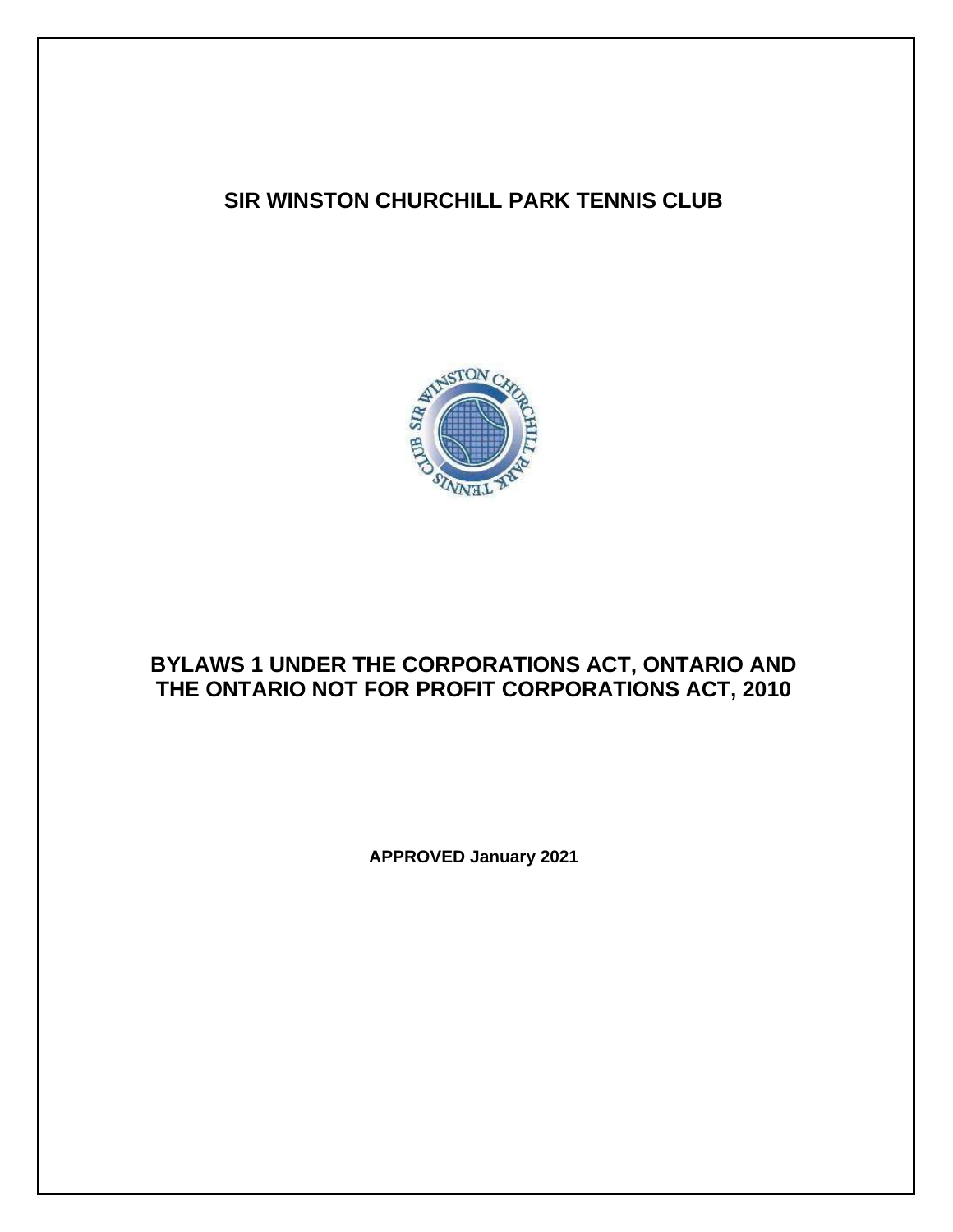### SIR WINSTON CHURCHILL PARK TENNIS CLUB BYLAWS

# BYLAWS 1 UNDER THE CORPORATIONS ACT, ONTARIO AND THE ONTARIO NOT FOR PROFIT CORPORATIONS ACT, 2010

## **TABLE OF CONTENTS**

| Article I.   |  |  |  |  |
|--------------|--|--|--|--|
| Section 1.01 |  |  |  |  |
| Article II.  |  |  |  |  |
| Section 2.01 |  |  |  |  |
| Section 2.02 |  |  |  |  |
| Section 2.03 |  |  |  |  |
| Section 2.04 |  |  |  |  |
| Section 2.05 |  |  |  |  |
| Section 2.06 |  |  |  |  |
| Section 2.07 |  |  |  |  |
| Article III. |  |  |  |  |
| Section 3.01 |  |  |  |  |
| Section 3.02 |  |  |  |  |
| Section 3.03 |  |  |  |  |
| Section 3.04 |  |  |  |  |
| Section 3.05 |  |  |  |  |
| Section 3.06 |  |  |  |  |
| Section 3.07 |  |  |  |  |
| Section 3.08 |  |  |  |  |
| Section 3.09 |  |  |  |  |
| Section 3.10 |  |  |  |  |
| Section 3.11 |  |  |  |  |
| Article IV.  |  |  |  |  |
| Section 4.01 |  |  |  |  |
| Section 4.02 |  |  |  |  |
| Section 4.03 |  |  |  |  |
| Section 4.04 |  |  |  |  |
| Section 4.05 |  |  |  |  |
| Section 4.06 |  |  |  |  |
| Section 4.07 |  |  |  |  |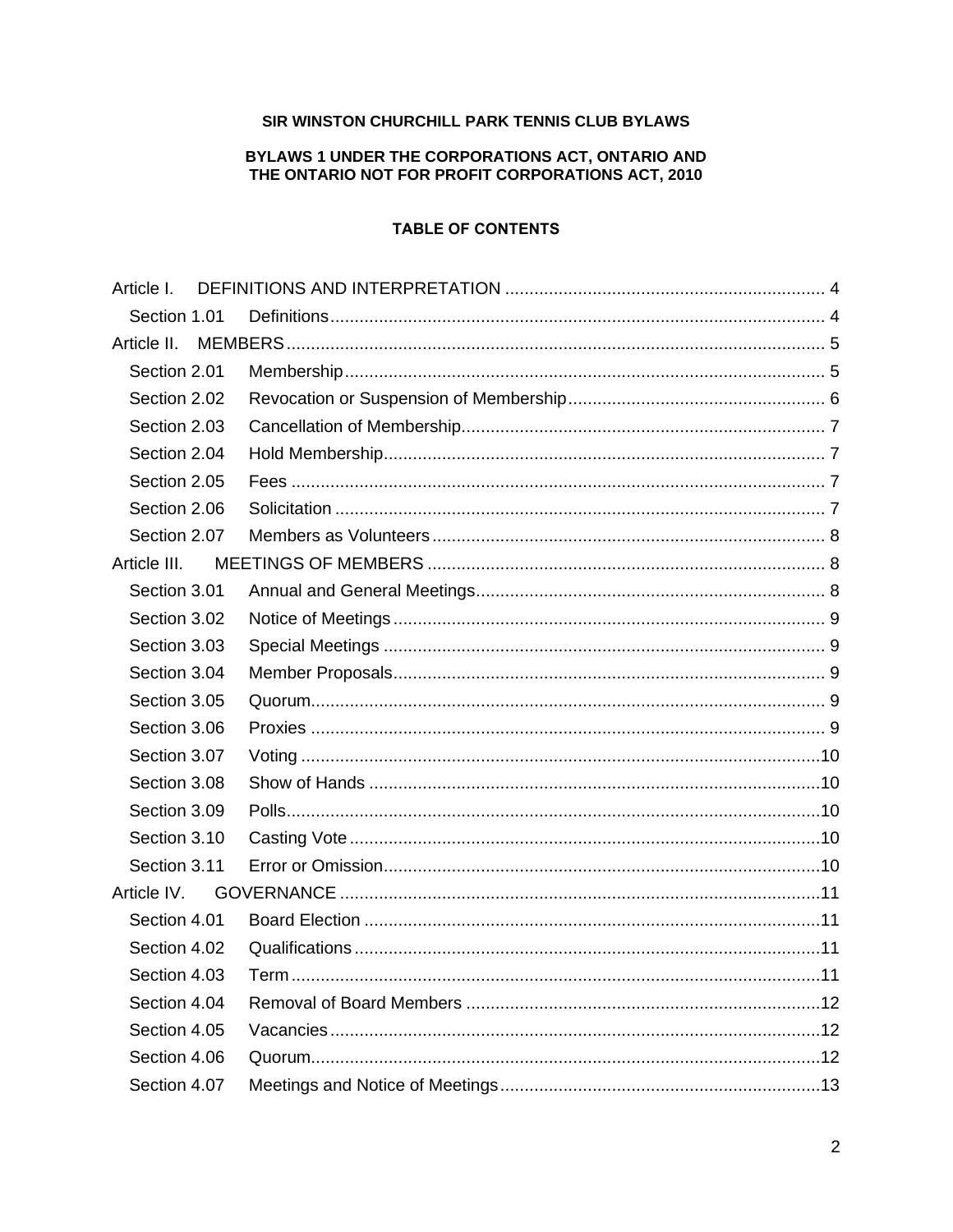| Section 4.08  |  |  |  |  |  |
|---------------|--|--|--|--|--|
| Section 4.09  |  |  |  |  |  |
| Section 4.10  |  |  |  |  |  |
| Section 4.11  |  |  |  |  |  |
| Section 4.12  |  |  |  |  |  |
| Section 4.13  |  |  |  |  |  |
| Section 4.14  |  |  |  |  |  |
| Section 4.15  |  |  |  |  |  |
| Section 4.16  |  |  |  |  |  |
| Article V.    |  |  |  |  |  |
| Section 5.01  |  |  |  |  |  |
| Section 5.02  |  |  |  |  |  |
| Section 5.03  |  |  |  |  |  |
| Section 5.04  |  |  |  |  |  |
| Section 5.05  |  |  |  |  |  |
| Section 5.06  |  |  |  |  |  |
| Section 5.07  |  |  |  |  |  |
| Article VI.   |  |  |  |  |  |
| Section 6.01  |  |  |  |  |  |
| Section 6.02  |  |  |  |  |  |
| Section 6.03  |  |  |  |  |  |
|               |  |  |  |  |  |
| Section 7.01  |  |  |  |  |  |
| Section 7.02  |  |  |  |  |  |
| Section 7.03  |  |  |  |  |  |
| Article VIII. |  |  |  |  |  |
|               |  |  |  |  |  |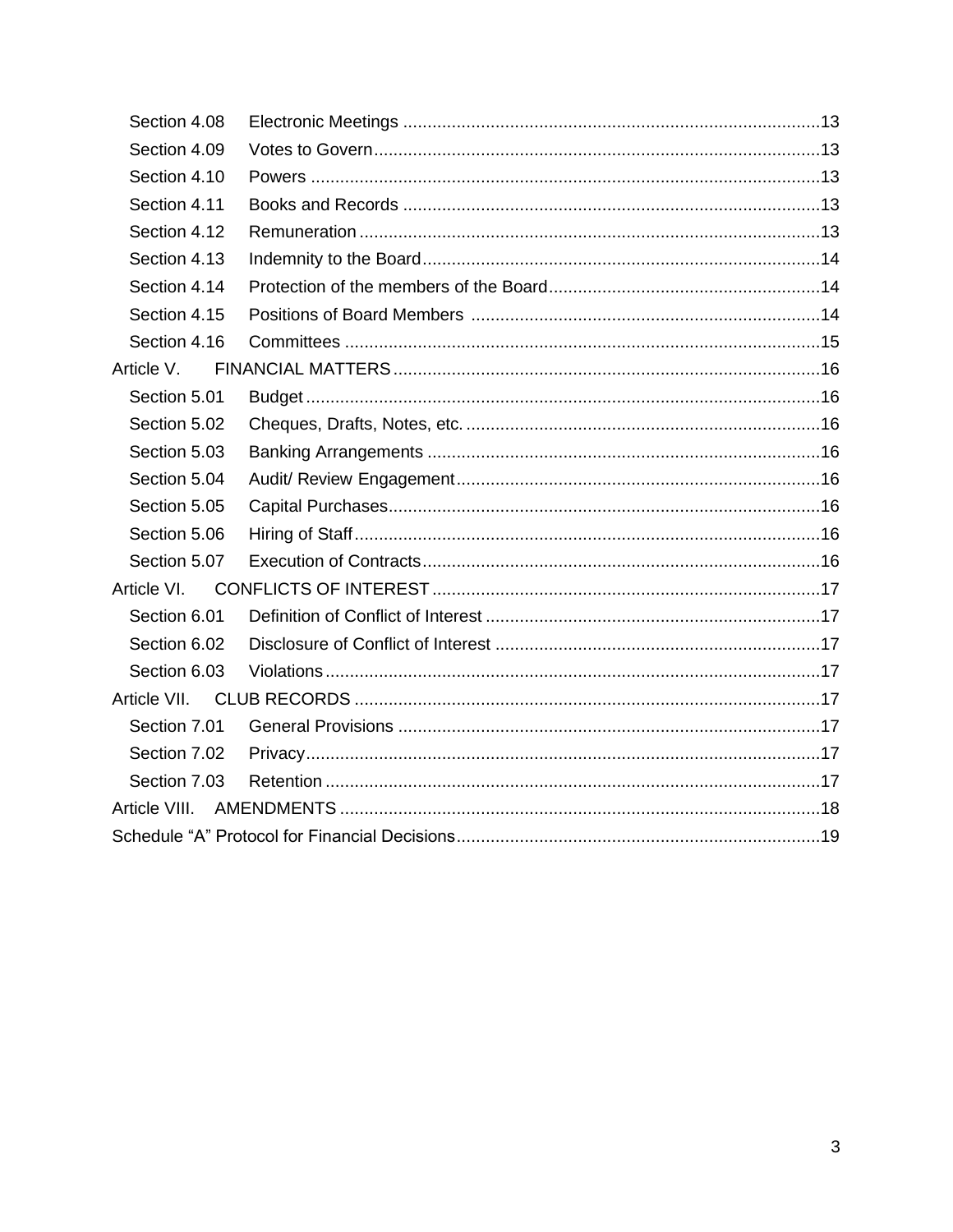# <span id="page-3-0"></span>**Article I. DEFINITIONS AND INTERPRETATION**

#### <span id="page-3-1"></span>Section 1.01 Definitions

In these Bylaws, all other bylaws and all resolutions of the Club:

- (a) "Act" means the Corporations Act, Ontario, currently in force; and when proclaimed in force, the Not-for-Profit Corporations Act, 2010 (Ontario) and, where the context requires, includes the regulations made under it, as amended from time to time or any Act thatmay hereafter be substituted therefor;
- (b) "Adult" means a voting class of membership for a person who is between 18 and 64 years of age at the commencement of the calendar year that such person is admitted as a Member or renews their membership;
- (c) "AGM" means Annual General Meeting;
- (d) "Board" means the board of directors of the Club;
- (e) "Bylaws" means this bylaw (including the schedules to this bylaw) and all other bylaws of the Club that are in force;
- (f) "Class A Members" means Adult and Senior Members;
- (g) "Class B Members" means Junior Members;
- (h) "Junior" means a non-voting class of membership for a person who is 17 years of age or younger at the commencement of the calendar year that such person is admitted as a Member or renews their membership;
- (i) "Club" means Sir Winston Churchill Park Tennis Club, a not-for-profit corporation incorporated under the laws of the Province of Ontario by Letters Patent dated January 8, 1980 and is synonymous with "corporation.";
- (j) "Hold" means a voting class of membership without playing privileges described in section 2.04 of these Bylaws;
- (k) "Junior" means a non-voting class of membership for a person who is 17 years of age or younger at the commencement of the calendar year that such person is admitted as a Member or renews their membership;
- (l) "Meetings of Members" includes AGMs, special and general meetings;
- (m)"Member" means a member of the Club and "Members" means the collective membership of the Club;
- (n) "Review Engagement" means a review that can be done in place of an audit in certain circumstances. It is a review of a Club's finances performed by a person permitted to do so under the Public Accounting Act, 2004, who must also be independent. It involves enquiry, discussion and analysis to make reasonably sure that a corporation's financial statements are in order. It is less extensive than an audit, and as a result, generally less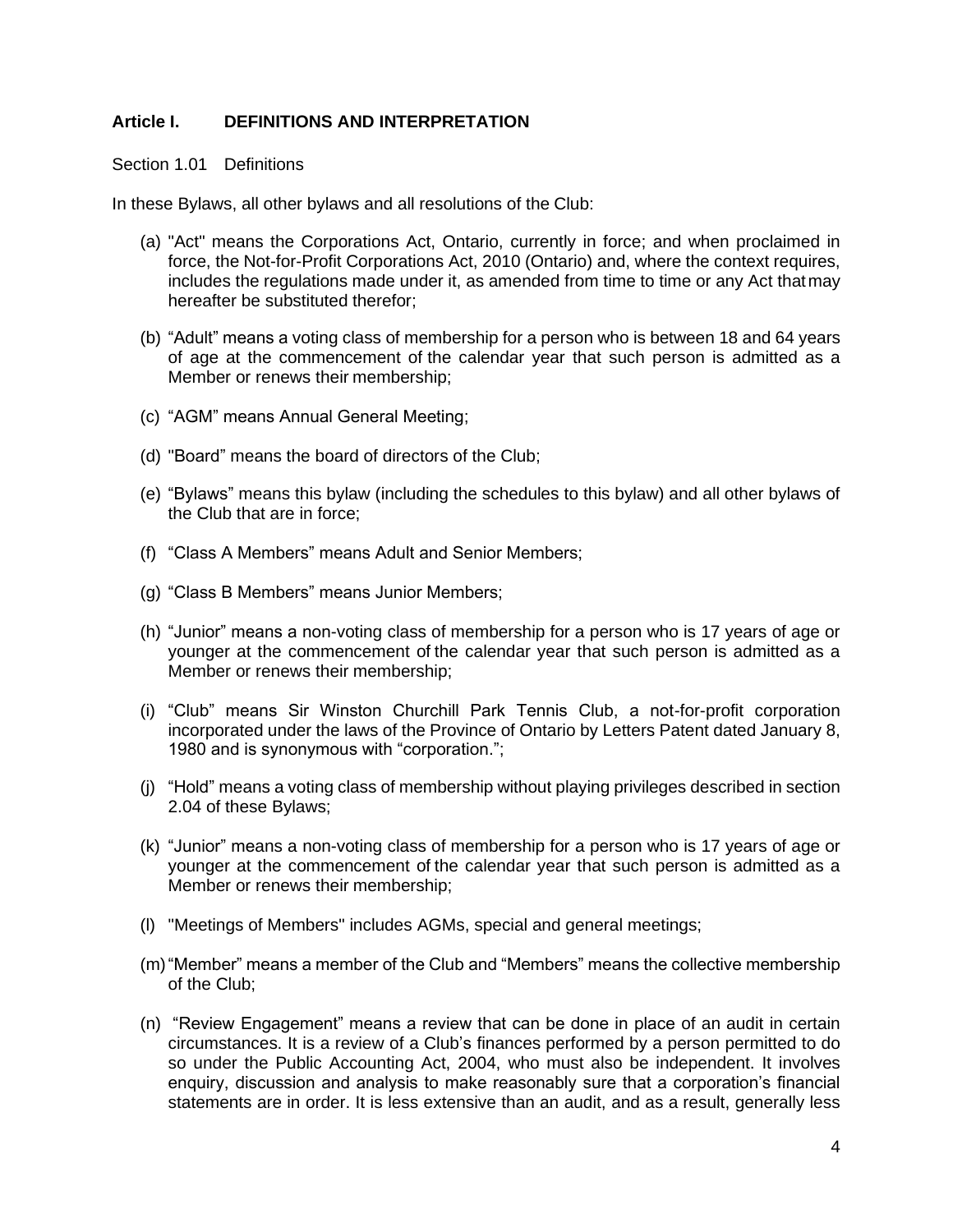expensive; and

(o) "Senior" means a voting class of membership for a person who is 65 years of age or older at the commencement of the calendar year that such person is admitted as a Member or renews their membership.

Any other words which are used in the Act shall have the same meaning as in the Act.

## <span id="page-4-0"></span>**Article II. MEMBERS**

<span id="page-4-1"></span>Section 2.01 Membership

- (a) Membership in the Club shall consist of two classes of Members, namely, Class A Members and Class B Members. The Board may, by resolution, approve the admission of the Members of the Corporation. Members may also be admitted in such other manner as may be prescribed by the Board by resolution. The following conditions of Membership shall apply:
	- i. Class A Members (Adult and Senior Members)

Class A Members shall be individuals who have applied and been accepted for Class A Membership in the Club. The term of Membership of a Class A Member shall be one year, subject to renewal in accordance with the policies of the Club. As set out in the Bylaws, each Class A Member is entitled to receive notice of, attend, and vote at all Meetings of Members, and each Class A Member shall be entitled to one (1) vote at such Meetings.

ii. Class B Members (Junior Members)

Class B Members shall be individuals who have applied and been accepted for Class B Membership in the Club. The term of Membership of a Class B Member shall be one year, subject to renewal in accordance with the policies of the Club. Subject to the Act and the articles, a Class B Member shall not be entitled to receive notice of, attend, or vote at Meetings of the Members.

- (b) Membership in the Club is on an annual basis and is open to anyone upon payment of the fee established by the Board. Existing Members in good standing shall have priority for readmission as members for the following year or for another timeframe as determined by the Board.
- (c) Membership is by way of payment of an annual fee payable prior to beginning the annual membership. New Members are required to pay an administration fee, as well as an annual fee, in their first year of membership. The amount of fees shall be determined by the Board, which may designate different classes of membership, with fees to be adjusted accordingly.
- (d) The Board shall from time to time set and determine, as it deems appropriate, any additional rights or obligations as the case may be, attaching to the different classes of membership.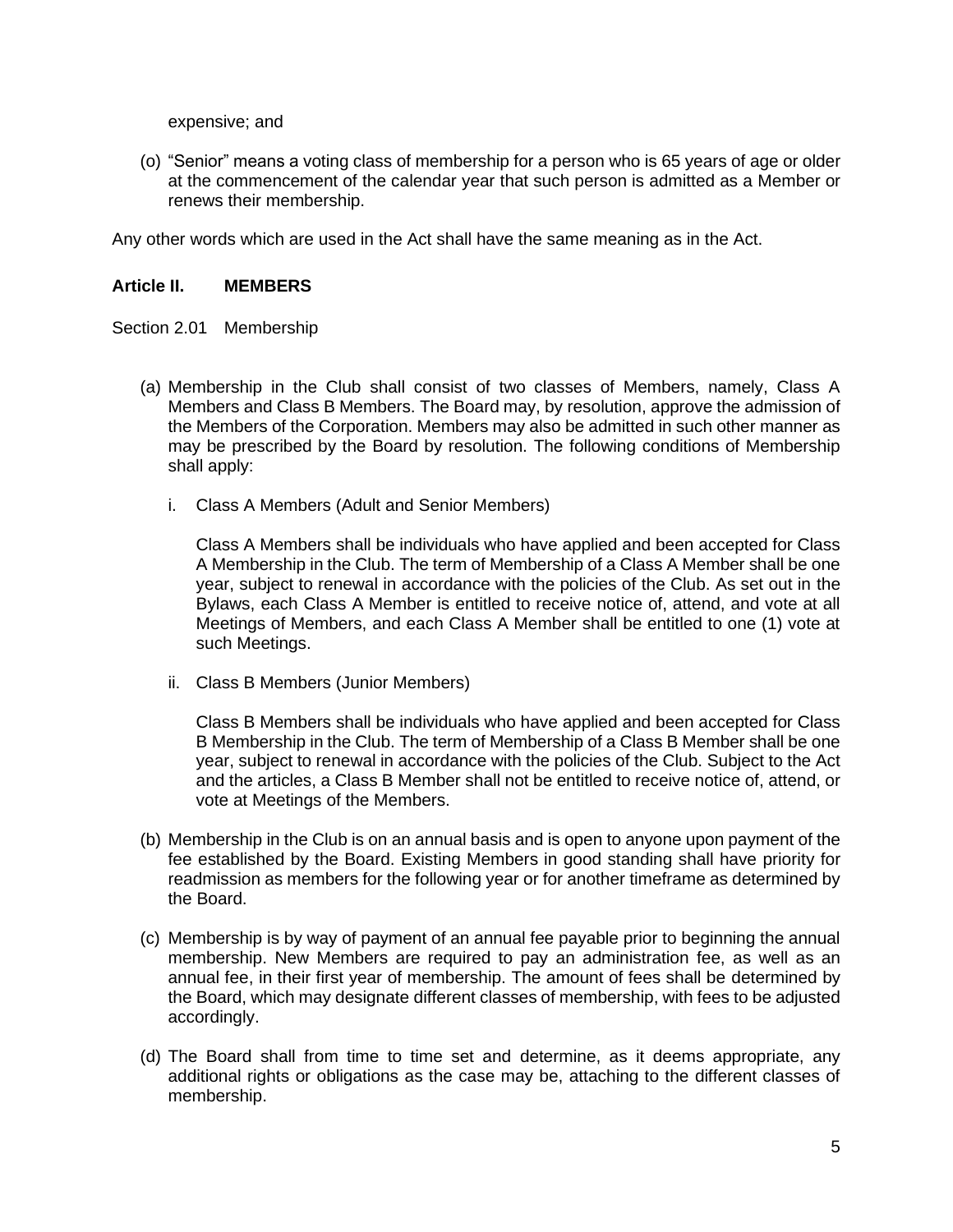- (e) The membership of the Club shall be limited to 1,000 Adult Members and Senior Members combined and 250 Junior Members in each calendar year, or such other number as shall be determined by resolution of the Board from time to time.
- (f) Junior Members do not have voting rights at the AGM or any other general Meeting of the Members. Junior Members shall not be entitled to sit on the Board of the Club. The cost of junior membership shall in all cases be lower to that of adult membership by no less than 20%.
- (g) A Membership in the Club is not transferable and automatically terminates if the Member resigns or such membership is otherwise terminated in accordance with the Bylaws and/or the Act.
- (h) No Member or applicant to the Club shall be ineligible by reason of any protected grounds as identified in the Ontario Human Rights Code.

## <span id="page-5-0"></span>Section 2.02 Revocation or Suspension of Membership

- (a) The Board may by resolution revoke (for the remainder of the year) or suspend (for part of the year) the membership of a Member for cause, which shall include serious transgressions of the Club's Rules and Regulations, as contained in the Club Handbook and/or posted on the Club's website, as modified from time to time, or interferes with other Members' reasonable use and enjoyment of the Club's facilities, subject to the following:
	- i. Initial attempts to resolve the issue will be made by clubhouse staff or appropriate Board members, such as the Club President. This may include a warning that membership may be suspended or revoked if the Member fails to cease the transgression.
	- ii. If the issue persists, the appropriate Board member, such as the Club President or Secretary, shall give at least 48 hours' notice to such Member that a meeting of the Board will be held at which the Board will consider the revocation or suspension of his/her membership.
	- iii. The Board will further advise the Member that he/she is entitled to attend the meeting and give the reasons why he/she opposes the proposed revocation or suspension of membership.
	- iv. Within seven (7) days after such meeting, the President, and/or the Board member designated by the President, shall inform the Member, in writing, as to whether or not his/her membership has been revoked or suspended and the reasons for such decision.
	- v. Upon 15 days' written notice to a Member, the Board may pass a resolution authorizing disciplinary action or the termination of Membership for violating any provision of the articles or By-laws.
	- vi. The notice shall set out the reasons for the disciplinary action or termination of Membership. The Member receiving the notice shall be entitled to give the Board a written submission opposing the disciplinary action or termination not less than five (5) days before the end of the 15-day period. The Board shall consider the written submission of the Member before making a final decision regarding disciplinary action or termination of Membership.
	- vii. The decision of the Board is final, and binding and no appeal is allowed.
	- viii. A Member whose membership has been suspended will have his/her membership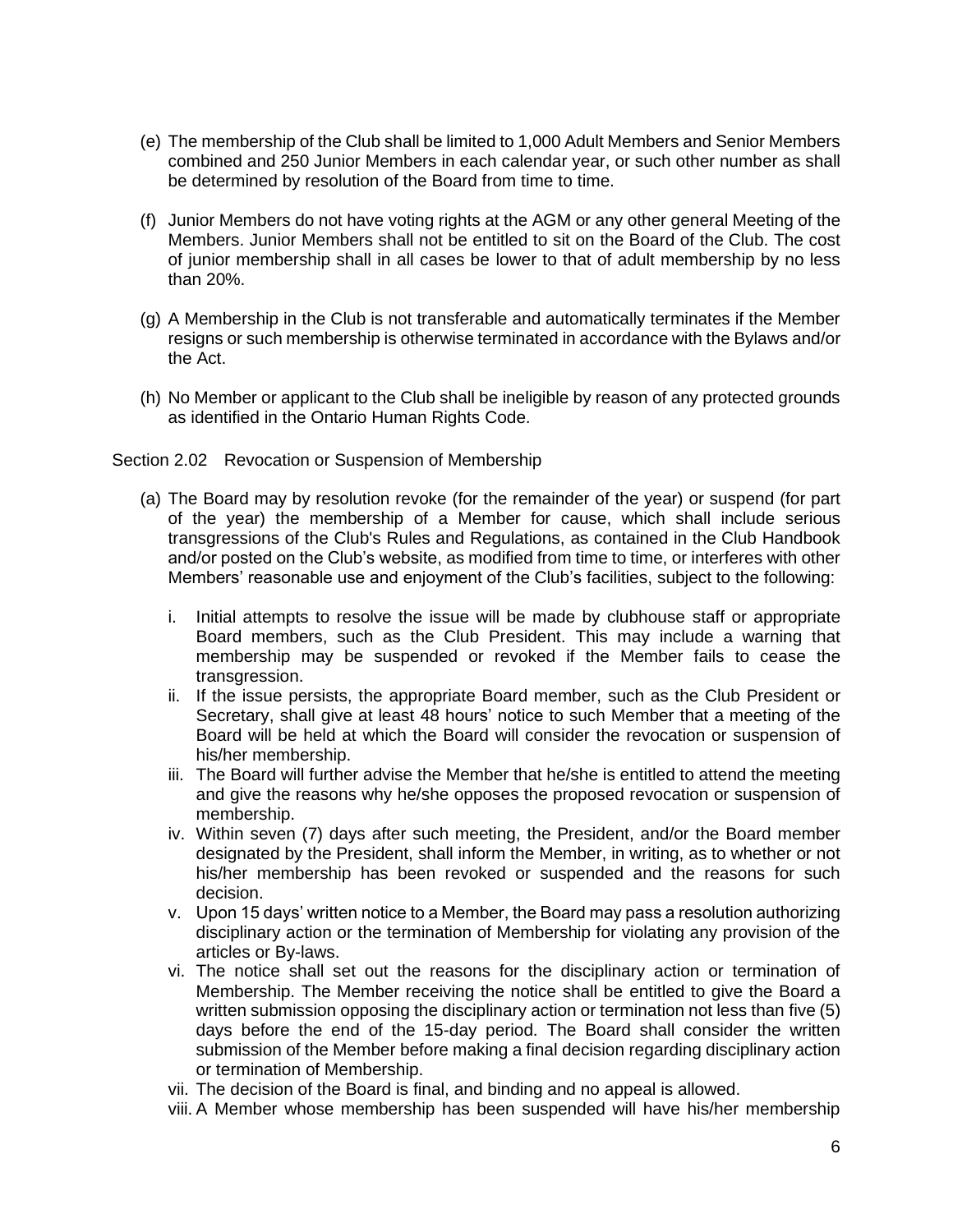reinstated at the end of the suspension period as determined by the Board. A Member whose membership has been revoked will again be eligible for membership to the Club the following year.

<span id="page-6-0"></span>Section 2.03 Cancellation of Membership

Members may cancel their membership by writing to the Club, however no refunds of any kind will be issued.

<span id="page-6-1"></span>Section 2.04 Hold Membership

- (a) A Member in good standing who is unable to participate as an active Member or is unable to renew his/her membership may submit a written request for a hold on their membership.
- (b) The Member will be asked to pay the hold fee. Upon receipt of the hold fee, the Member will be placed in hold status for the remainder of the year. An inactive/hold member has no social or playing privileges but maintains voting rights.
- (c) After the hold period expires, the year immediately following will be open for the Hold Member to reapply for membership. At this time, a Hold Member will not have to pay the registration fee and maintains priority readmission. If the hold period has expired and another full calendar year passes before the Hold Member reapplies for membership, the Member will have to pay the registration fee and loses priority readmission.

<span id="page-6-2"></span>Section 2.05 Fees

The Board shall annually prior to the start of the Club's tennis season for each year:

- (a) Determine the fees for Adult, Senior, Junior and Hold Members for such year;
- (b) Determine the administration fee, if any, to be paid by each applicant for Adult and Senior membership; and
- (c) Determine the per diem fee for guest playing privileges.

<span id="page-6-3"></span>Section 2.06 Solicitation

- (a) No Member shall canvass, solicit, or exhibit any service or product of any kind whatsoever on the Club's premises or at any meeting, activity or event of the Club unless previously authorized by resolution of the Board.
- (b) No Member shall utilize the membership telephone, email or online directory for solicitation or canvassing for any product or service whatsoever.
- (c) In the event that the Club is approached by a vendor wishing to use the Club as a site to display, market and sell their product(s) and/or service(s), the following conditions (i) to (v) must be met. This includes but is not limited to: displaying products and/or services in the clubhouse or on the Club's premises; and/or offering any products or services in the clubhouse or on the Club's premises that would be fulfilled at a location other than the Club's premises.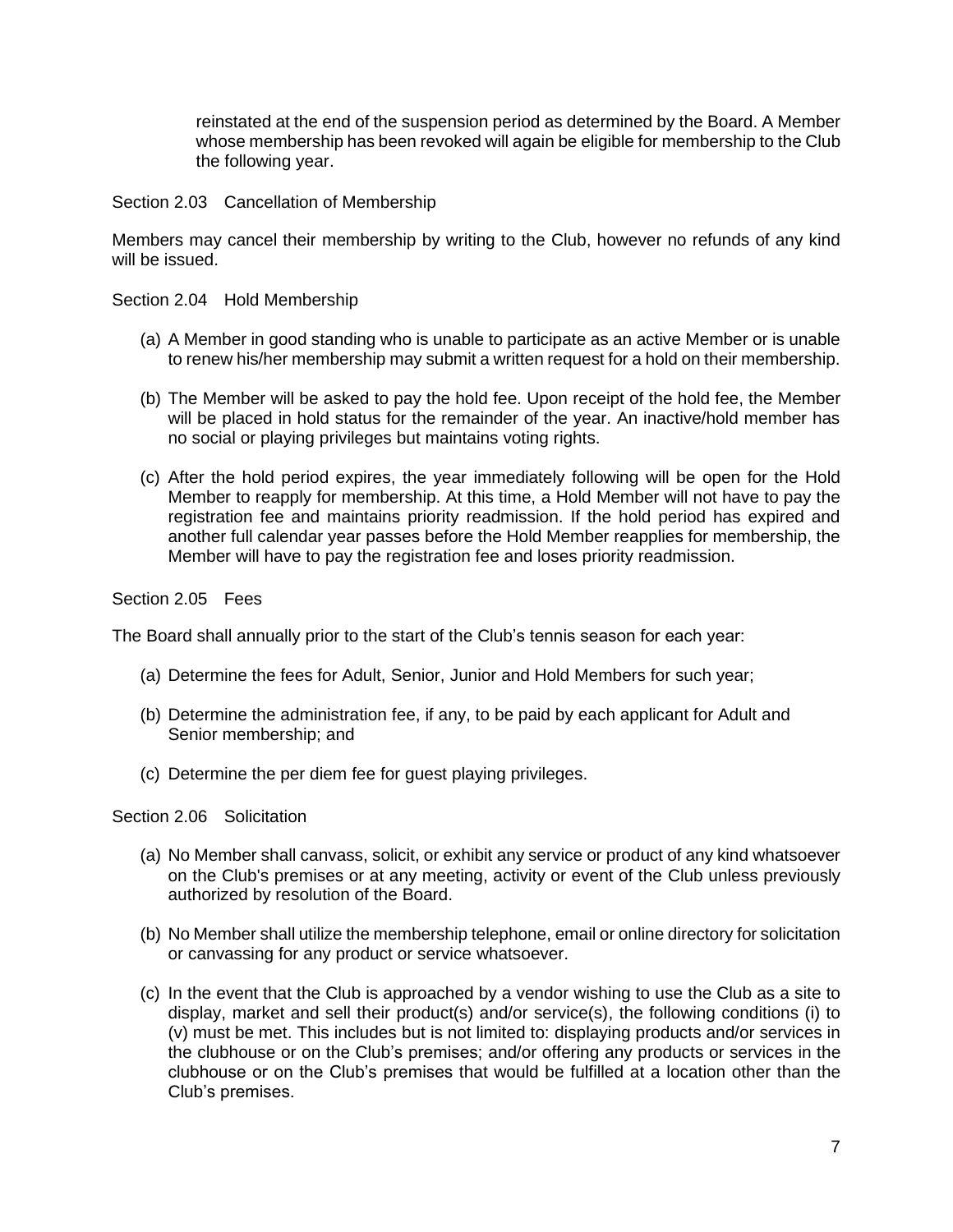- i. In the event that the vendor is also a Member, a Conflict of Interest must be stated and the vendor relationship will not be pursued further in accordance with section 2.06(a) of these Bylaws.
- ii. The product or service must be tennis related. The product or service's purpose (racquets, clothing, stringing, etc.) must be in alignment with the overall spirit and mandate of the Club, and the display and the sale of the product or service must have demonstrable benefit to the Members and to the Club as an entity.
- iii. The vendor must be of good repute.
- iv. No member of the Board or Member shall receive any form of compensation from the participation of the vendor at Club activities.

<span id="page-7-0"></span>Section 2.07 Members as Volunteers

- (a) A Member in good standing may, upon being invited and willing/able to do so, support the activities of the Club in a volunteer capacity. Examples of volunteer activities include assisting with round robins and other Club events.
- (b) Members of the Board may invite Members in good standing to assist with specific projects or events which relate to their specific portfolio or initiative to which they are accountable.
- (c) Prior to performing services to/for the Club, volunteers will be apprised of their roles and the duties and behaviors expected of them. It is desirable that this orientation be conducted by a member of the Board or Club manager if one is in place.
- (d) In the event that volunteers are not performing in a manner that is consistent with the mission and mandate of the Club, the volunteer may be removed from his or her duties at the discretion of the Board or Club manager.

# <span id="page-7-1"></span>**Article III. MEETINGS OF MEMBERS**

#### <span id="page-7-2"></span>Section 3.01 Annual and General Meetings

- (a) The AGM shall be held on a day and at a place within Ontario fixed by the Board, including by electronic means such as video conferencing. Any Member, upon request, shall be provided, not less than 21 days or other number of days prescribed in regulations before the annual meeting, with a copy of the approved financial statements, auditor's report or review engagement report and other financial information required by the Bylaws.
- (b) The business transacted at the annual meeting shall include:
	- i. receipt of the agenda;
	- ii. receipt of the minutes of the previous AGM;
	- iii. consideration of the financial statements;
	- iv. report of the auditor or person who has been appointed to conduct a review engagement;
	- v. reappointment or new appointment of the auditor or a person to conduct a review engagement for the coming year;
	- vi. receipt of the President's report;
	- vii. election of Directors;
	- viii. election of Officers; and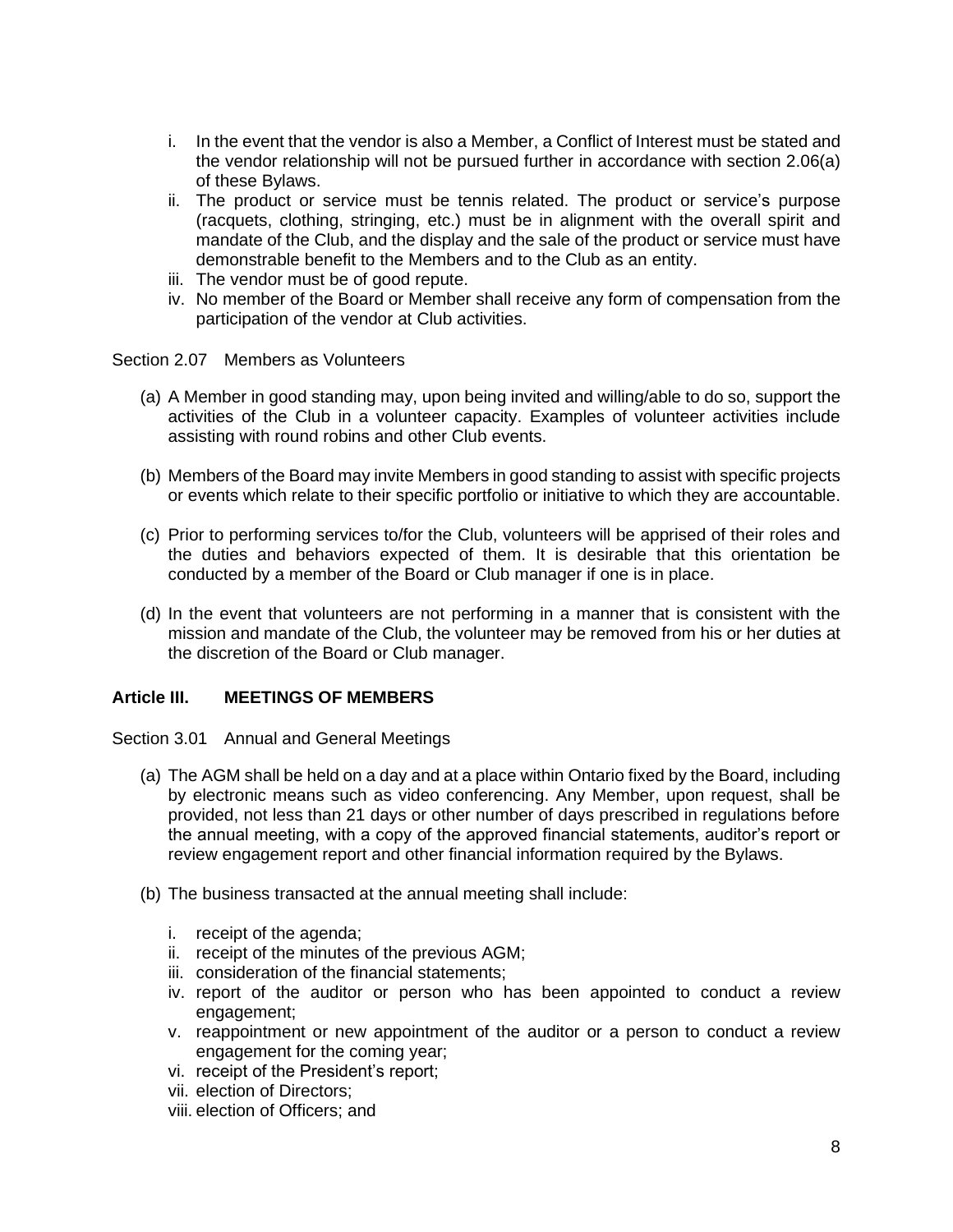- ix. such other or special business as may be set out in the notice of meeting.
- (c) No other item of business shall be included on the agenda for annual meeting unless a Member's proposal has been given to the secretary prior to the giving of notice of the annual meeting in accordance with the Act, so that such item of new business can be included in the notice of annual meeting.
- (d) Subject to compliance with the Act the Member's AGM shall be held during the months of December, January, February or March of each year.

# <span id="page-8-0"></span>Section 3.02 Notice of Meetings

Subject to the Act, not less than 10 and not more than 50 days written notice of any annual or special Members' meeting shall be given in the manner specified in the Act to each Member and to the auditor or person appointed to conduct a review engagement Any Meetings of Members may be held at any time and place without notice if all the Members are present thereat or represented by proxy duly appointed, and at such meeting any business may be transacted which the Club at any AGM or general meeting may transact.

#### <span id="page-8-1"></span>Section 3.03 Special Meetings

The Board may call a special meeting of the Members. The Board shall convene a special meeting on written requisition of not less than one tenth of the Members for any purpose connected with the affairs of the Club that does not fall within the exceptions listed in the Act or is otherwise inconsistent with the Act, within 21 days from the date of the deposit of the requisition.

#### <span id="page-8-2"></span>Section 3.04 Member Proposals

For a member proposal to be included in the agenda at a members' general or special meeting, it must be requisitioned in writing by a minimum of five (5) percent of the members, at least 30 days prior to the meeting at which the proposal is tabled.

## <span id="page-8-3"></span>Section 3.05 Quorum

A quorum for the transaction of business at any Meetings of Members shall consist of not less than twenty Members entitled to vote present.

<span id="page-8-4"></span>Section 3.06 Proxies

- (a) Every Member entitled to vote at any Meeting of Members may vote either in person or may by instrument in writing appoint a proxy, who must be a Member, to attend and act at the meeting in the manner, to the extent and with the power conferred by the proxy.
- (b) No Member may carry the appointment of more than one proxy.
- (c) Directors may not vote by proxy.
- (d) If the proxy does not attend the meeting for whatever reason, the Member who appointed the proxy forfeits his/her voting and other rights for that particular meeting.
- (e) Proxies must be received by the Secretary or other Board member no later than 48 hours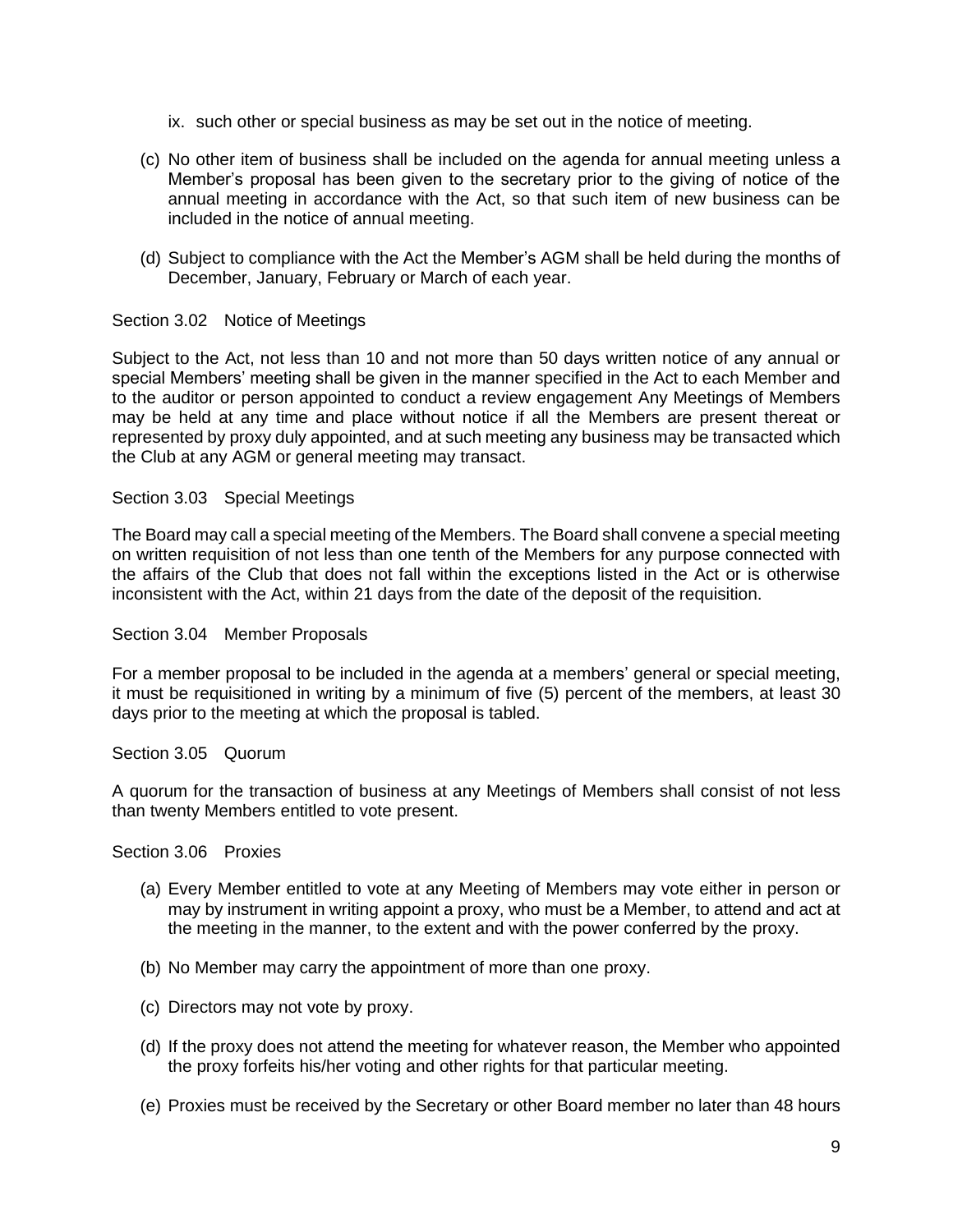prior to any Meeting of Members. The notice of members meeting shall contain a form of proxy attached.

<span id="page-9-0"></span>Section 3.07 Voting

Each voting class Member of the Club shall be entitled to one vote on each question arising at any AGM or other Meeting of the Members. Questions will be carried by majority of the votes cast.

<span id="page-9-1"></span>Section 3.08 Show of Hands

- (a) At all Meetings of Members every question shall be decided by a show of hands unless a ballot is demanded by any Member present or represented by proxy and entitled to vote.
- (b) Upon a show of hands every Member present and entitled to vote shall have one vote.
- (c) After a vote by show of hands has been taken upon any question the chairperson may require or demand a ballot thereon.
- (d) Whenever a vote by show of hands shall have been taken upon a question, unless a ballot thereon be so required or demanded, a declaration by the chairperson of the meeting that the vote upon the question has been carried or carried by particular majority or not carried and an entry to that effect in the minutes of the meeting shall be prima facie evidence of the fact without proof of the number or proportion of the votes recorded in favor of or against any resolution or other proceeding in respect of the said question, and the result of the vote so taken shall be the decision of the members of the Club in Meetings of Members , as the case may be, upon the question.
- (e) A requirement or demand for a ballot may be withdrawn at any time prior to the taking of the ballot.

<span id="page-9-2"></span>Section 3.09 Polls

Upon a poll each Member who is present or represented by proxy shall be entitled to one vote upon the question. Questions will be carried by majority of the polls cast.

<span id="page-9-3"></span>Section 3.10 Casting Vote

In the case of an equality of votes either upon a show of hands or upon a poll, the chairperson of the meeting shall not have a second or casting vote.

#### <span id="page-9-4"></span>Section 3.11 Error or Omission

No error or omission in giving notice of any meeting of the Board or Meetings of Members of the Club or any adjourned meeting, whether annual or general of the members of the Club shall invalidate such meeting or make void any proceedings taken thereat and any Board member or Member may at any time waive notice of any such meeting and may ratify, approve and confirm any or all proceedings taken or had thereat. For the purpose of sending notice to any Member or Board member for any meeting or otherwise, the address and email of any Member or Board member shall be his/her last address on file with the Club.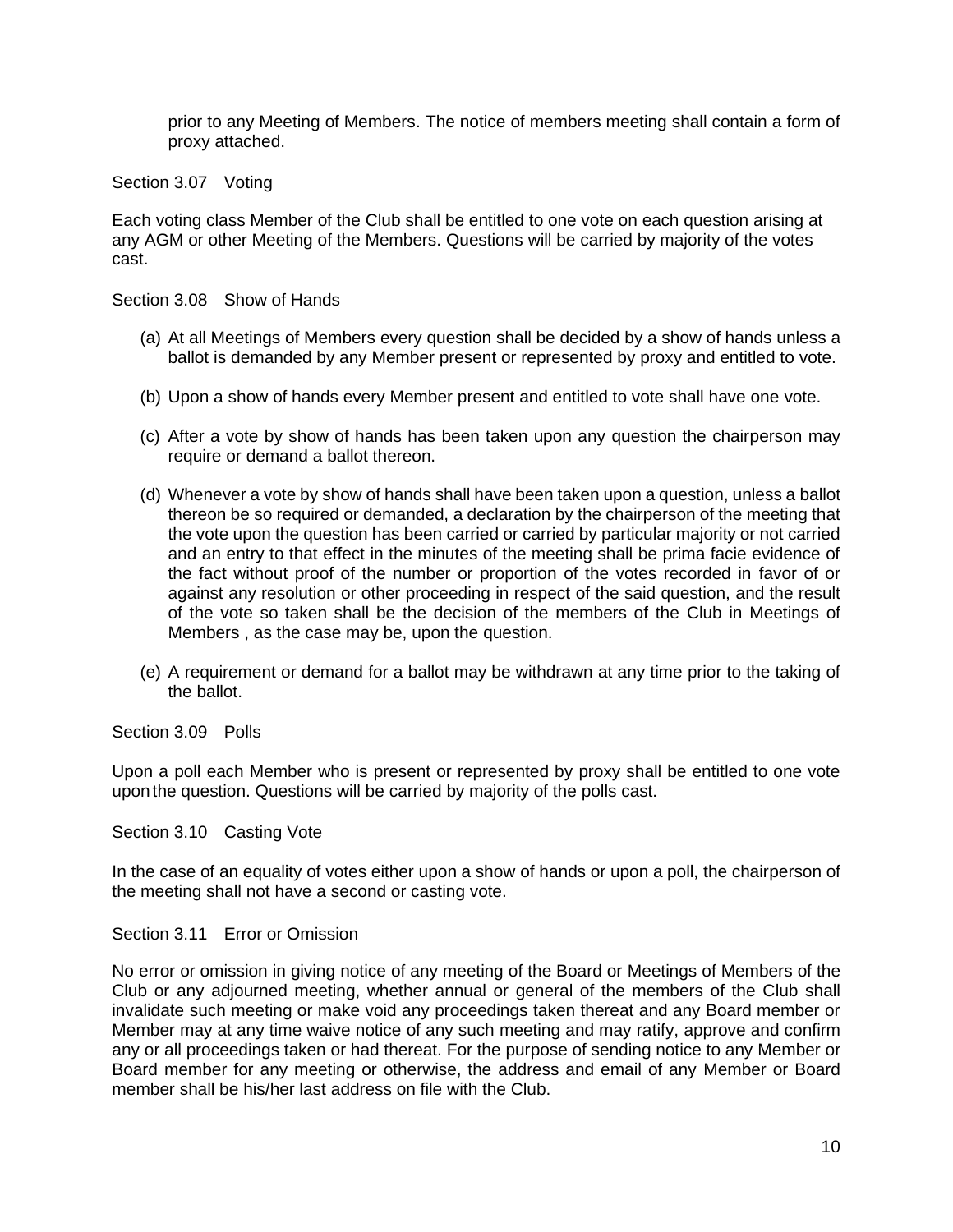# <span id="page-10-0"></span>**Article IV. GOVERNANCE**

<span id="page-10-1"></span>Section 4.01 Board Election

- (a) The affairs of the Club shall be managed by a Board of fifteen (15) Members, who are elected by the Members at the AGM. At a minimum, the Board shall consist of the following positions: President, Vice-President, Treasurer, Secretary and at least twelve (12) other directors.
- (b) The Officers of the Club shall be the President, Vice-President, Treasurer and the Secretary. All Officers shall be elected by the corporation's members and shall be directors.
- (c) Directors shall be elected into a specific portfolio and/or may participate on a committee as may be formed from time to time to complete special projects. In general, directors will be elected into one of the following portfolios, which may be changed during a term by decision of the Board from time to time to ensure continued efficient and effective operation of the Club:
	- i. Clubhouse
	- ii. Communications;
	- iii. Competition;
	- iv. Courts;
	- v. Membership;
	- vi. Social; and
	- vii. Directors at large.
- (d) All elections of Board members at the AGMs shall be by ordinary resolution and as per Article III of these Bylaws. In each case, the votes shall be counted and the result announced for one position before voting on the next positions. Nominations for Board positions may occur in one of the following ways: after the Club has issued notice of an AGM (a call for nominations with the notice of meeting), a Member may provide a nomination(s) for any position to the President or Secretary in writing; or during the AGM, a Member may provide the President or Secretary a nomination (considered a floor nomination) for any position. Members must be nominated either by another Member or through self-nomination. No seconding of nominations is required. If a Member is nominated by another Member, they must indicate whether they accept the nomination. Members may be nominated for more than one position but shall not be elected into more than one position at one time unless no other suitable nominees are available and it is in the best interests of the Club.

<span id="page-10-2"></span>Section 4.02 Qualifications

Every member of the Board shall be 18 or more years of age, be a Member in good standing and otherwise qualified to serve as a director of a corporation pursuant to the Act.

<span id="page-10-3"></span>Section 4.03 Term

The Board shall be elected yearly to hold office until their successors shall have been duly elected or appointed. The entire Board shall be retired at each AGM but shall be eligible for re-election. No Member shall be a member of the Board for more than seven (7) consecutive terms and no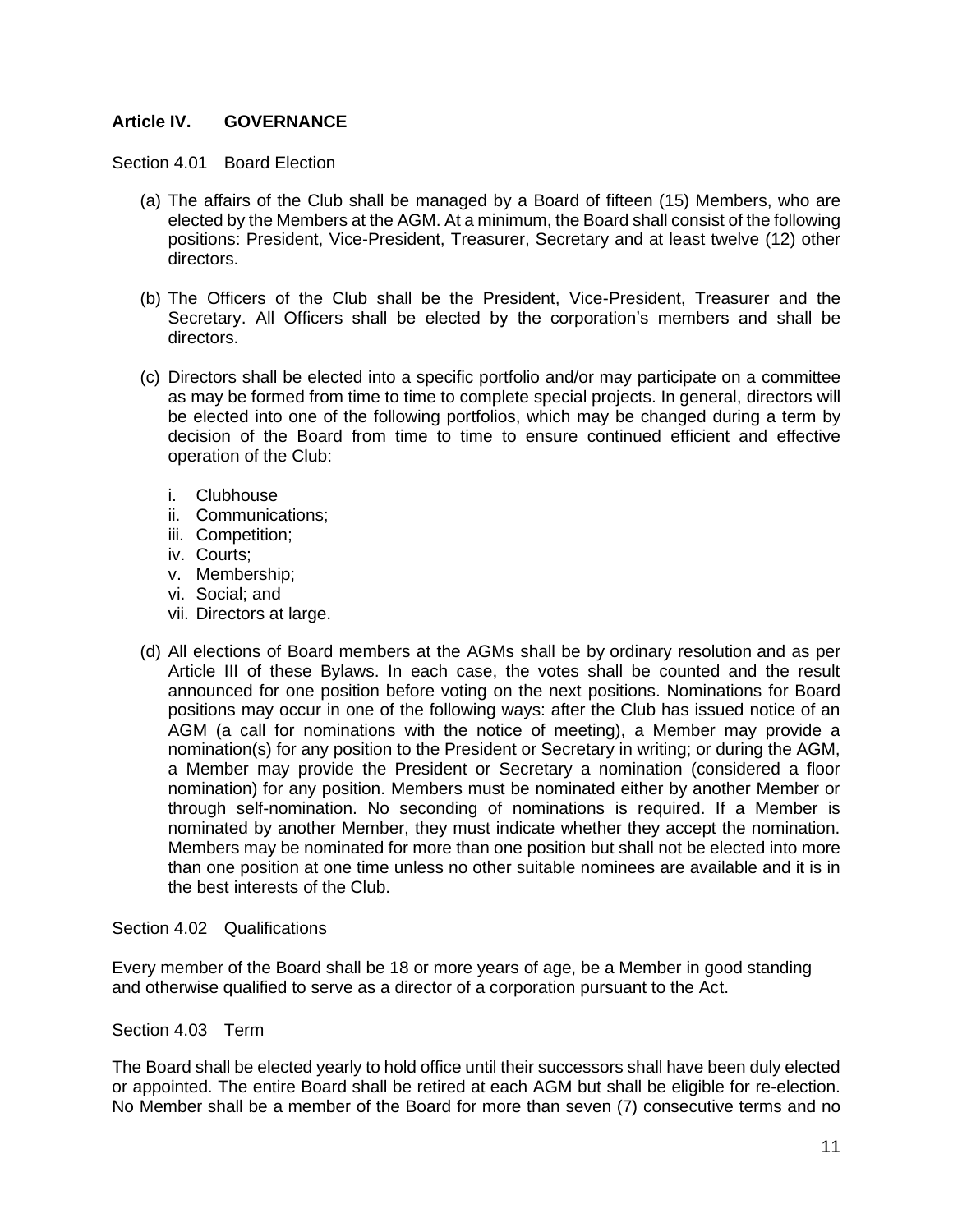member of the Board shall hold any single officer position for more than 4 (four) consecutive terms. In respect of the members of the Board in office at the time that this Bylaw comes into force, the term limits shall commence on the date on which this Bylaw comes into force.

<span id="page-11-0"></span>Section 4.04 Removal of Board Members

- (a) A member of the Board member may be removed upon a majority vote by the Board in thefollowing circumstances:
	- i. if he/she is found by a court to be of unsound mind;
	- ii. if he/she is convicted of any criminal offence during the term of office, or if he/she failed to disclose prior to accepting a position on the Board a prior criminal conviction; or
	- iii. for severe transgressions of the Club's Rules and Regulations, as contained in the Club Handbook, as modified from time to time.
- (b) The office of a Director shall be vacated immediately:
	- i. if the Director resigns office by written notice to the Club, which resignation shall be effective at the time it is received by the Club or at the time specified in the notice, whichever is later;
	- ii. if the Director dies;
	- iii. if the Director becomes bankrupt;
	- iv. if the Director is found to be incapable of managing property by a court or under Ontario law; or
	- v. if, at a Meeting of the Members, a resolution is passed by at least a majority of the votes cast by the Members removing the Director before the expiration of the Director's term of office.
- (c) The Secretary shall give at least 48 hours' notice to such Board member that a meeting will be held at which the Board or the Members will consider the removal of that Board member from the Board.
- (d) A Director is entitled to give a statement for resigning or opposing removal if a Meeting is called for the purpose of removing him/her.

#### <span id="page-11-1"></span>Section 4.05 Vacancies

Vacancies on the Board may, so long as a quorum of Board members remains in office, be filled by the Board from among the Members of the Club, if they shall see fit to do so and by resolution, otherwise such vacancy or vacancies shall be filled at the next AGM at which the Board for the ensuing year are elected. If there is not a quorum of Board members remaining in office, the remaining Board members shall forthwith call a Meeting of Members to fill the vacancy or vacancies.

#### <span id="page-11-2"></span>Section 4.06 Quorum

A majority of members of the Board shall form a quorum for the transaction of business at any meeting of the Board.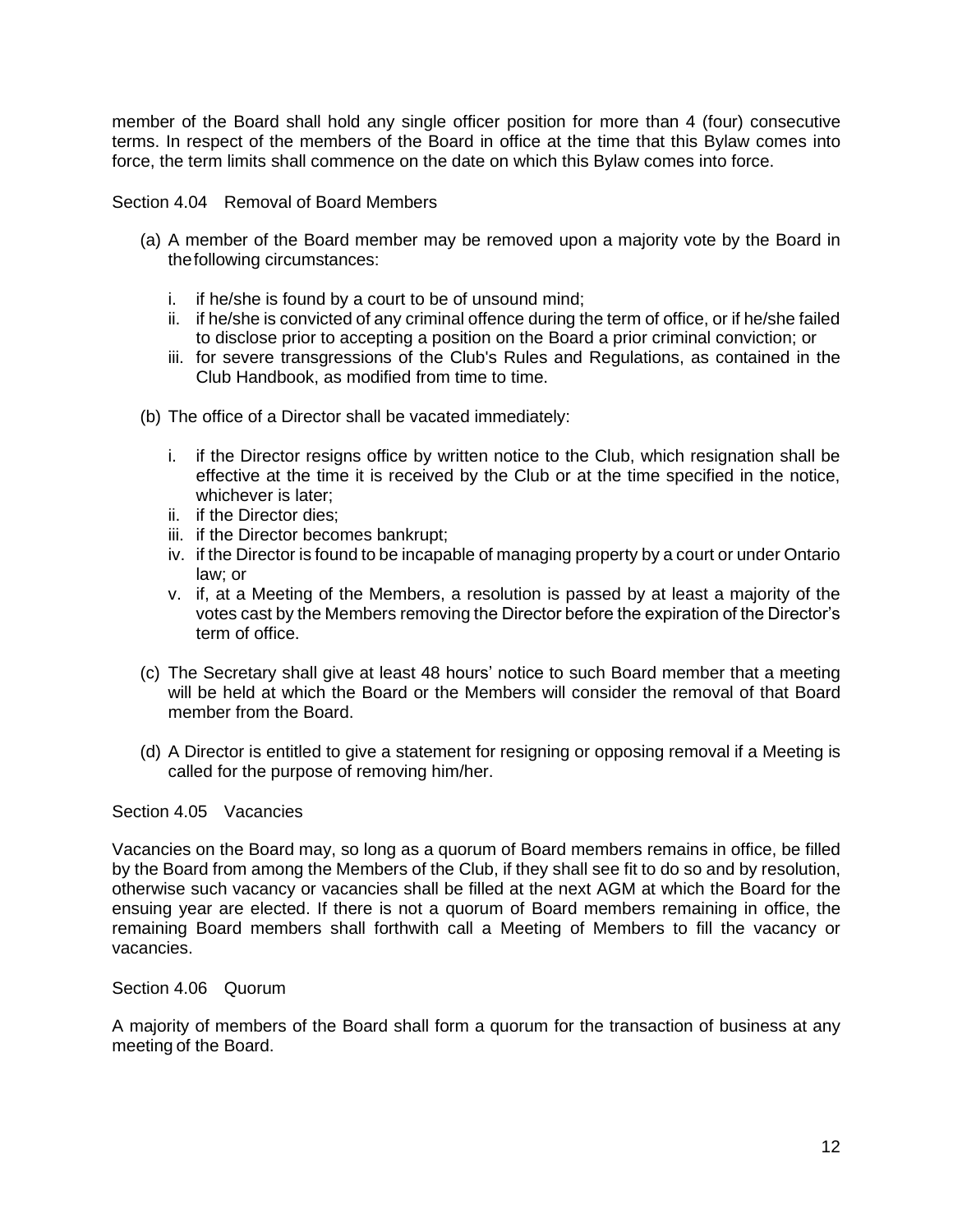## <span id="page-12-0"></span>Section 4.07 Meetings and Notice of Meetings

- (a) Except as otherwise required by law, the Board may hold their meetings at such place or places as it may from time to time determine. No formal notice of any such meeting shall be necessary if all the Board members are present, or if those absent have signified their consent to the meeting being held in their absence. Board meetings may be called by the President or Vice-President or by the Secretary on direction of the President or Vice-President or by the Secretary on direction in writing of two Board members.
- (b) Notice of meetings of the Board shall be emailed to each Board member not less than seven (7) days before the meeting is to take place.

## <span id="page-12-1"></span>Section 4.08 Electronic Meetings

The Board is authorized to meet by electronic communication media, including teleconference, email and video conference, so long as all members of the Board have the electronic media necessary to participate. Decisions may be made within electronic meetings with the consent of a majority of the Board.

#### <span id="page-12-2"></span>Section 4.09 Votes to Govern

Each Director has one vote. Questions arising at any meeting of the Board shall be decided by a majority of votes cast on the question; and in the case of a tie vote, the President shall cast the tiebreaker vote.

#### <span id="page-12-3"></span>Section 4.10 Powers

The Board may administer the affairs of the Club in all things and make or cause to be made for the Club in its name, any kind of contract which the Club may lawfully enter into and, save as hereinafter provided, generally, may exercise all such other powers and do all such other acts and things as the Club is authorized to exercise and do. Without in any way derogating from the foregoing, the Board is expressly empowered, from time to time, to purchase, lease or otherwise acquire, alienate, sell, exchange or otherwise dispose of shares, stocks, rights, warrants, options and other securities, lands, buildings, and/or other property moveable or immoveable, real or personal or any right or interest therein owned by the Club, for such consideration and upon such terms and conditions as they may deem advisable.

#### <span id="page-12-4"></span>Section 4.11 Books and Records

The Board shall see that all necessary books and records of the Club required by the Bylaws of the Club or by any applicable statute or law are regularly and properly kept.

#### <span id="page-12-5"></span>Section 4.12 Remuneration

- (a) The Board members shall receive no remuneration for acting as such, but may be paid reasonable expenses incurred in the performance of their duties, assuming these expenses are within Club budget guidelines and provided that the amount of any such remuneration or reimbursement is:
	- i. Within the boundaries established in Schedule "A"; and
	- ii. In compliance with the conflict of interest provisions of The Corporations Act and Notfor-Profit Corporations Act as applicable.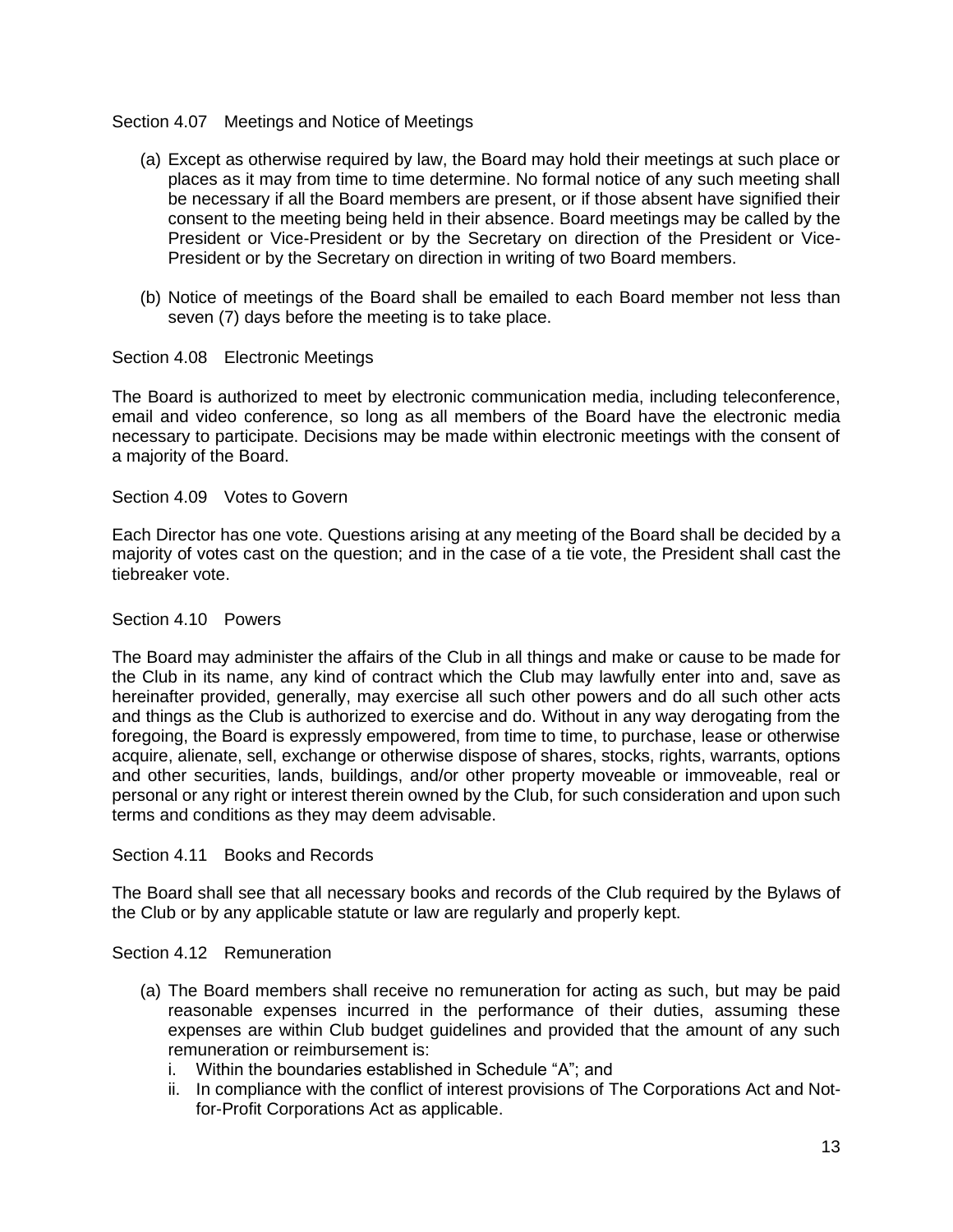(b) Board members shall receive free membership for the year(s) in which they act as Board members. Such free membership shall be revoked upon the resignation or removal of a Board member, but he/she may continue as a Member, at the Board's discretion, upon payment of the annual fee.

## <span id="page-13-0"></span>Section 4.13 Indemnity to the Board

Subject to the provisions of the Act and making good faith efforts to act in his/her Board role, every Board member of the Club and his heirs, executors, administrators and estate and effects, respectively, is indemnified and saved harmless by the Club from and against any liability and all costs, charges and expenses that he/she sustains or incurs in respect of any action, suit or proceeding that is proposed or commenced against him/her for or in respect of anything done or permitted by him/her in respect of the execution of the duties of his/her office; and all other costs, charges and expenses that he/she sustains or incurs in respect of the affairs of the Club except such costs, charges or expenses as are occasioned by his/her own willful neglector default.

## <span id="page-13-1"></span>Section 4.14 Protection of the members of the Board

- (a) No member of the Board shall be liable for the acts, neglects, or defaults of any other member of the Board, committee member, volunteer, contractor or employee of the Club or for joining in any receipt or for any loss, damage or expense happening to the Club through the insufficiency or deficiency of title to any property acquired by resolution of the Board or for or on behalf of the Club or for the insufficiency or deficiency of any security in or upon which any of the money of or belonging to the Club shall be placed out or invested or for any loss or damage arising from the bankruptcy, insolvency or tortuous act of any person, firm or Club with whom or which any moneys, securities or effects shall be lodged or deposited or for any other loss, damage, or misfortune whatever which may happen in the execution of the duties of his or her respective office or trust provided they have:
	- i. Complied with the Act and the Club's Bylaws; and
	- ii. Exercised their powers and discharged their duties in accordance with the Act.
- (b) A member of the Board shall not be under any duty or responsibility in respect of any contract, act, or transaction whether or not made, done, or entered into in the name or on behalf of the Club, except such as shall have been submitted to and authorized or approved by a quorum of the Board.

#### <span id="page-13-2"></span>Section 4.15 Positions of Board Members

Officers shall be responsible for the duties assigned to them and they may delegate to others the performance of any or all of such duties.

(a) President

The President shall, when present, chair all meetings of the members of the Club and the Board. The President shall also be charged with the general management and supervision of the affairs and operations of the Club. He/she shall further, at the end of his/her term, submit to the incoming President a written report that summarizes the events of his/her past year in office and outline his/her recommendations for the future direction of the Club.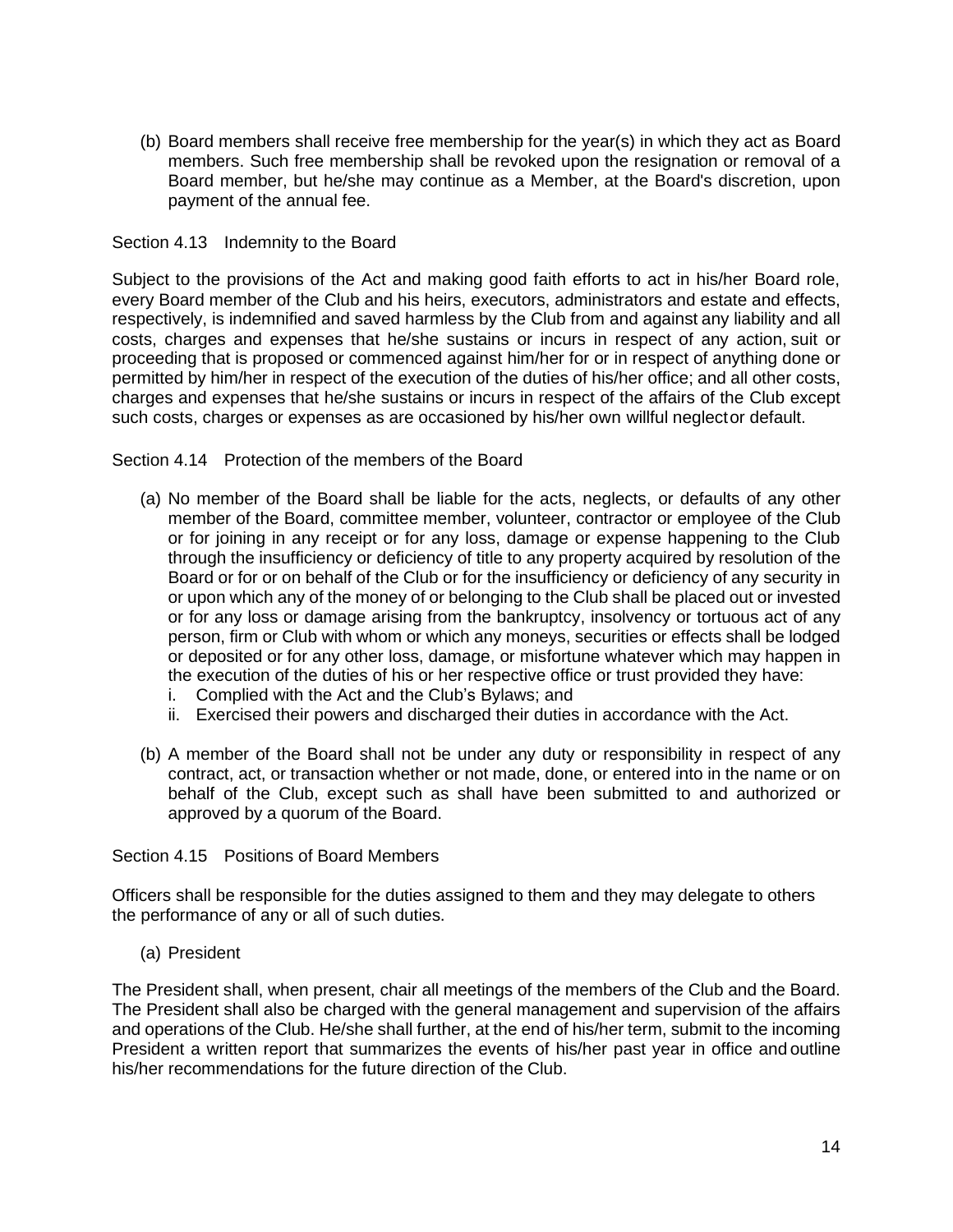# (b) Vice-President

During the absence or inability of the President, his/her duties and powers may be exercised by the Vice-President, and if the Vice-President, or such other Board member as the Board may from time to time appoint for the purpose exercise any such duty or power, the absence or inability of the President shall be presumed with reference hereto.

(c) Secretary

The Secretary shall be the clerk of the Board. He/she shall attend all meetings of the Board and record meeting minutes to be distributed to all members of the Board. He/she shall renew the annual tennis court permit from the Department of Parks, Forestry and Recreation of the City of Toronto in a timely manner. He/she shall perform such other duties as may from time to time be determined by the Board.

When the Secretary cannot attend a meeting of the Board or Meeting of Members, the President will seek a volunteer to record the minutes.

(d) Treasurer

The Treasurer shall keep full and accurate accounts of all receipts and disbursements of the Club in proper books of account and shall deposit all monies or other valuable effects in the name and to the credit of the Club in a recognized banking institution as designated by the Board. He/she shall disburse the funds of the Club under the direction of the Board, taking proper vouchers therefore and shall render to the Board at regular meetings thereof or whenever required of him/her, an account of all transactions as Treasurer, and of the financial position of the Club. He/she shall further prepare and submit to the AGM a properly prepared and audited financial statement of the affairs of the Club. He/she shall also perform such other duties as may from time to time be determined by the Board.

(e) Other Members of the Board

The duties of all other members of the Board of the Club shall be such as the term of their engagement calls for or the Board otherwise requires of them.

<span id="page-14-0"></span>Section 4.16 Committees

- (a) Subject to the limitations on delegation set out in the Act, the Board may establish any committee it determines necessary for the execution of the Board's responsibilities. The Board shall determine the composition and terms of reference for any such committee. The Board may dissolve any committee by resolution at any time.
- (b) The President shall be charged with and the Vice-President shall assist with creating standing committees or special project committees to deal with specific activities.
- (c) The Board may dissolve any committee by resolution at any time, or a committee will be dissolved upon fulfillment of the special project it was tasked to complete.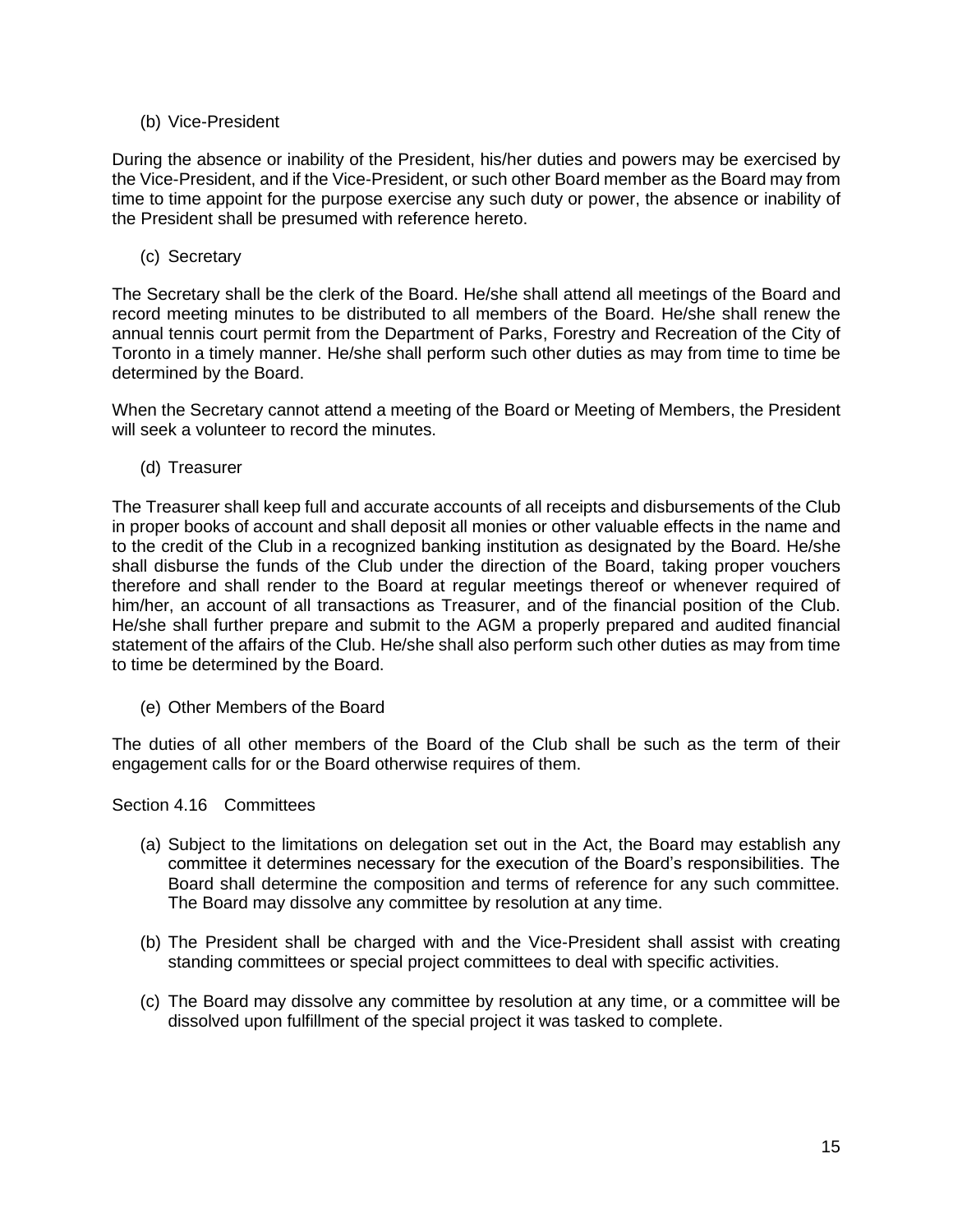# <span id="page-15-0"></span>**Article V. FINANCIAL MATTERS**

## <span id="page-15-1"></span>Section 5.01 Budget

All expenditures shall comply with the annual budget estimates prepared by the Treasurer in conjunction with other members of the Board prior to the beginning of the season. The estimates are subject to change during the year with such changes approved by the President and Treasurer. If a Board member wishes to make expenditures that exceed the budget estimates for their function, they must first have those expenditures approved by the Board. Board members shall provide detailed invoices for all expenditures to the Treasurer prior to re-payment.

## <span id="page-15-2"></span>Section 5.02 Cheques, Drafts, Notes, etc.

All cheques, drafts or orders for the payment of money and all notes and acceptances and bills of exchange shall be signed by any two of the Treasurer, President, Vice-President or such other persons as the Board may from time to time designate by resolution.

#### <span id="page-15-3"></span>Section 5.03 Banking Arrangements

The Board shall by resolution from time to time designate the bank in which the money, bonds or other securities of the Club shall be placed for safekeeping.

#### <span id="page-15-4"></span>Section 5.04 Audit/ Review Engagement

Each year the Board shall select an auditor of the corporation or a person appointed to conduct a review engagement of a corporation. He/she shall examine the financial statements that are required by the Act to be placed before the Members as is necessary. The auditor or other person conducting the review engagement will report on the financial statements at the AGM. The auditor or person conducting the review engagement must be independent of the Club, any of its affiliates, and the members of the Board of the Club and its affiliates. The fiscal year of the Club shall terminate on the 30th day of November, in each year or on such other date as the Board may from time to time by resolution determine.

#### <span id="page-15-5"></span>Section 5.05 Capital Purchases

Board decisions on capital purchases must be made within the boundaries established in Schedule "A" to these Bylaws.

#### <span id="page-15-6"></span>Section 5.06 Hiring of Staff

Tennis professionals including the Club pro must be independent contractors. The Board shall be informed of any contractor and/or employee hired and shall approve the renumeration for all contractors and/or employees.

#### Section 5.07 – Execution of Contracts

Deeds, transfers, assignments, contracts, and other instruments in writing requiring execution by the Corporation may be signed by any two of its Officers or Directors. In addition, the Board may from time to time direct the manner in which and the person by whom a particular document or type of document shall be executed.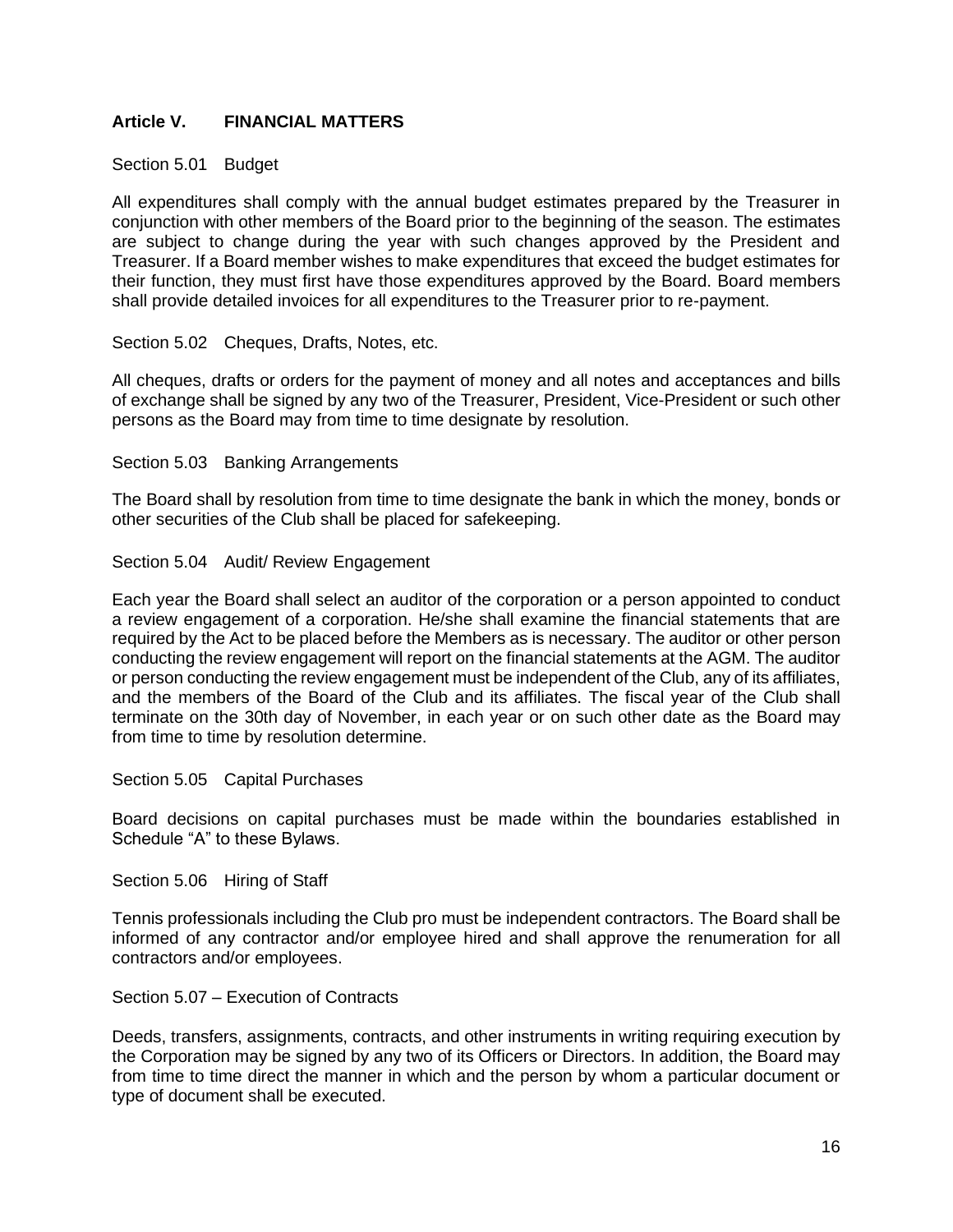# <span id="page-16-0"></span>**Article VI. CONFLICTS OF INTEREST**

## <span id="page-16-1"></span>Section 6.01 Definition of Conflict of Interest

A conflict of interest refers to a situation in which private interests or personal considerations may affect a person's judgement in acting in the best interest of the Club. It includes using their position, confidential information or Club material or facilities for private gain or advancement or the expectation of private gain or advancement. Private gain may not be limited to financial gain. A conflict may occur when an interest benefits any Board member, a member of their immediate family, friends or business associates.

## <span id="page-16-2"></span>Section 6.02 Disclosure of Conflict of Interest

A member of the Board who is in any way directly or indirectly interested in a contract or transaction, or proposed contract or transaction, with the Club shall make the disclosure to the Board or as otherwise required by the Act. Such disclosure should be made if the member of the Board believes, or reasonably can anticipate others to believe, that he/she or a family member may have a potential conflict of interest. Except as provided by the Act, no such member of the Board shall attend any part of a meeting of the Board or vote on any resolution to approve any such contract or transaction.

## <span id="page-16-3"></span>Section 6.03 Violations

The Board has an obligation to review any possible violation related to conflict of interest and if necessary take disciplinary action, which may or may not result in the removal of the member of the Board involved. This includes any possible violation identified either by the Board or by any of its members. Legal assistance in determining whether an actual or potential conflict of interest exists may be required.

# <span id="page-16-4"></span>**Article VII. CLUB RECORDS**

# <span id="page-16-5"></span>Section 7.01 General Provisions

Club records must be kept in accordance with the requirements of the Act in force at the relevant time.

#### <span id="page-16-6"></span>Section 7.02 Privacy

Private information of Members shall be maintained at all times consistent with the requirements of the Information and Privacy Commissioner (Ontario), except for granting access as provided for by the Act. Each Member of the Club, including each member of the Board, shall comply at all times with all applicable privacy legislation. The Board is responsible for analyzing any possible privacy breach. If it is determined that such a breach has occurred, it may result in termination of the membership of any Member(s) who has caused such breach.

#### <span id="page-16-7"></span>Section 7.03 Retention

The Club's records containing private information of members are kept in a physically separate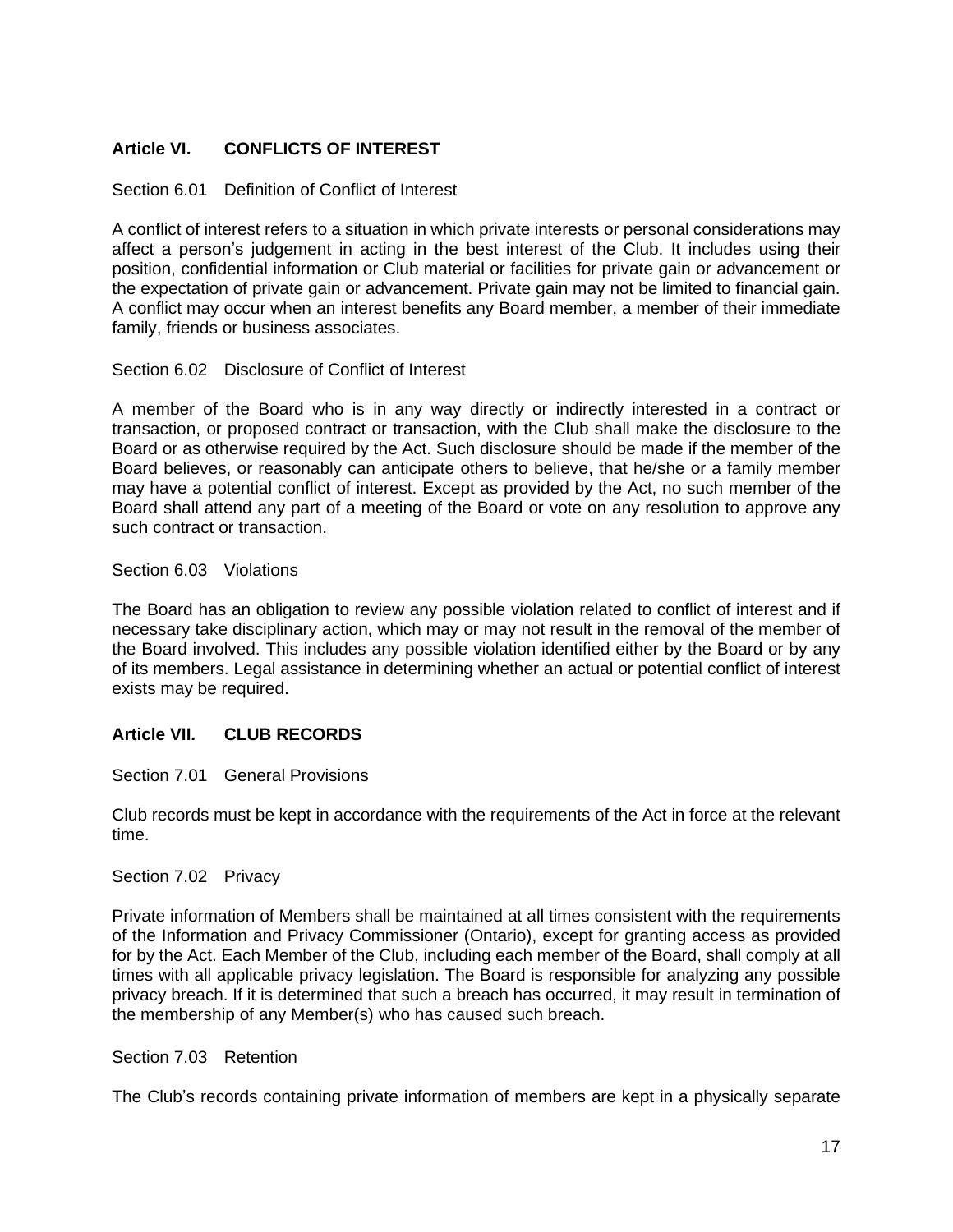environment as managed by the member of the Board responsible for membership. The electronic records of past Members are deleted after 6 (six) years. The paper records containing private information of Members are destroyed after 6 (six) years.

# <span id="page-17-0"></span>**Article VIII. AMENDMENTS**

These Bylaws may be amended and passed at any regular meeting of the Board Directors of the Club. The amendment will, however, only be in effect until the next Members' AGM when it must be ratified by a two-thirds vote of the Members of the Club. If it is not ratified, it ceases to have effect at that time. Notice of amendments passed that need to be ratified shall be included in the notice of the AGM. The notice shall fairly inform the Members of the points to be ratified. The notice can include the exact amendment, stated in a formal manner, as would appear in the bylaws document. Alternatively, the notice can indicate the general areas of the amendments as long as the exact amendments are posted on the Club's website a minimum of two weeks prior to the AGM.

Enacted on the \_\_\_\_\_\_\_\_\_\_\_ day of \_\_\_\_\_\_\_\_\_, 20\_\_\_.

\_\_\_\_\_\_\_\_\_\_\_\_\_\_\_\_\_\_\_\_\_\_ **Signature** 

\_\_\_\_\_\_\_\_\_\_\_\_\_\_\_\_\_\_\_\_\_\_ **Signature**